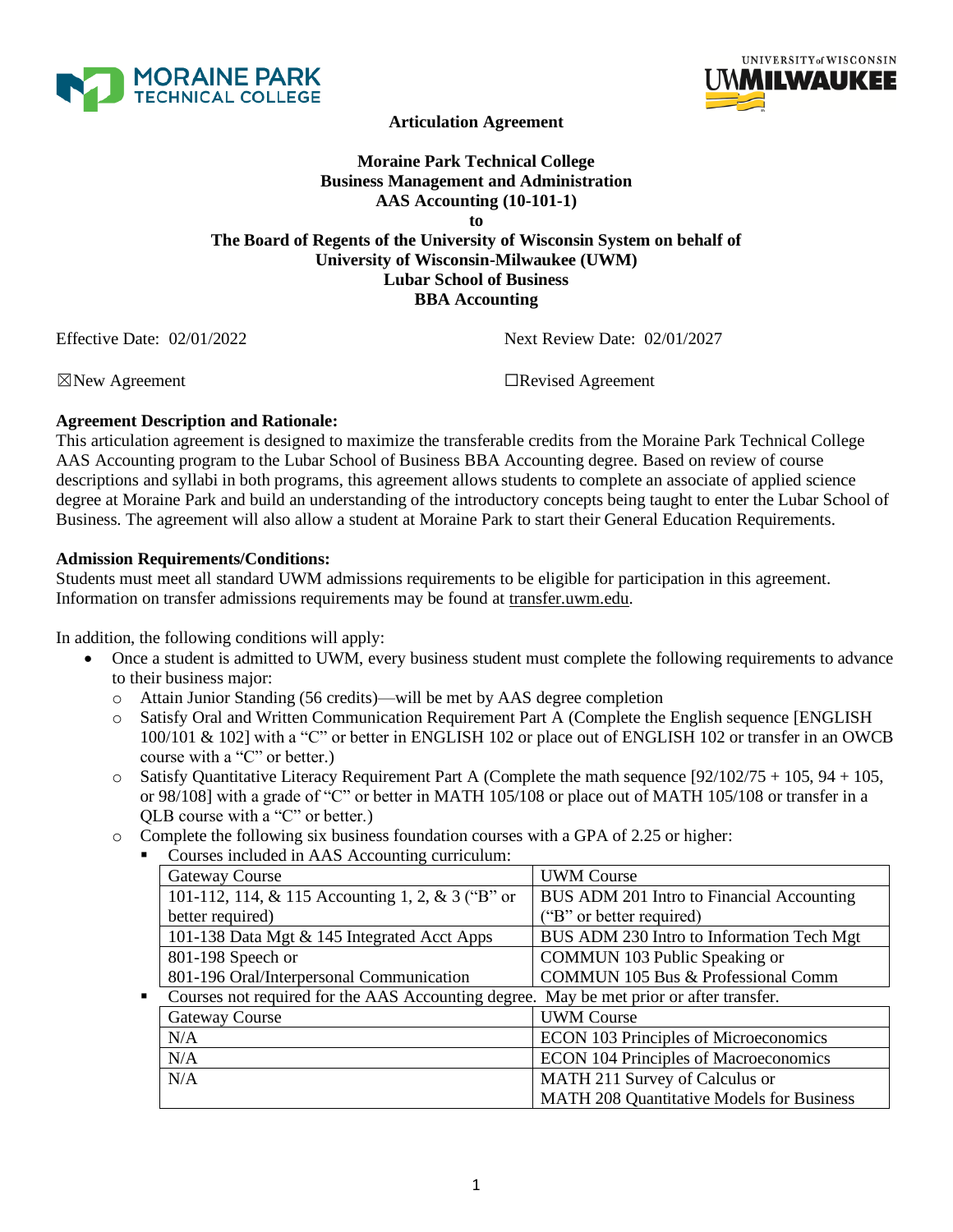o Obtain a cumulative GPA of 2.5 or above in ALL coursework, including transfer coursework

# **Articulation Transfer Agreement Terms:**

The terms of this agreement apply to Moraine Park students who successfully complete the AAS Accounting degree, meet the conditions set forth herein for UWM's Lubar School of Business, and enroll in the Bachelor of Business Administration Accounting program.

The AAS in Accounting will transfer to UWM's Lubar School of Business BBA in Accounting degree in accordance with the following:

- The Moraine Park associate degree must be posted on an official transcript in order for this agreement to be applied.
	- o Students actively enrolled in the AAS degree and expecting to complete it prior to enrollment may be admitted under the general terms of this agreement, pending receipt of a final, degree-bearing transcript.
	- o Without associate degree completion, course-by-course transfer rules will be referenced, and some equivalencies identified in this agreement may no longer apply.
- A minimum of 66 credits earned toward the AAS degree will transfer as stipulated in Appendix A.
- Course equivalencies specified in this articulation agreement are subject to change in the event that either curriculum for the AAS degree or BBA major undergoes revision.

All credits applied to associate degree requirements, including credits accepted in transfer or awarded through prior learning assessment, will be recognized by UWM and transfer as applied by the associate degree-awarding institution.

Program-to-program transfer courses/credits are accepted only for the UWM program/degree specified in this agreement. A change of major/degree/program may invalidate these courses/credits for transfer unless they are approved within some other transfer agreement for a different major/degree/program at UWM.

Coursework taken in addition to what is required for the associate degree will be evaluated on a course-by-course basis and transferred in accordance with routine UWM transfer policy. A maximum of 72 credits can be transferred from Moraine Park to UWM. Information on the transferability of specific, non-articulating courses may be found in Transferology (www.transferology.com) or UWM's Transfer Equivalency Database (TED) (ted.uwm.edu). For UWM General Education Requirement (GER) transfer requirements, refer to Appendix B.

# **Graduation Requirements/Policies:**

In addition to meeting all General Education and major requirements, students must satisfy the following to receive a BBA degree at UWM:

- 2.25 overall GPA (UWM courses only)
- 2.25 overall GPA (UWM and all transfer coursework combined)
- 2.50 Business and Economics GPA (UWM courses only)
- 2.50 Business and Economics GPA (UWM and transfer course work)
- A minimum of 30 credits must be completed in residence at UWM.
- A minimum of 12 credits must be completed in residence at UWM in each Business Administration major.
- A minimum of 120 applicable credits are required for graduation for all majors. At least 50% of the business credit hours required for the business degree must be completed at UWM.
- Students must earn their last 30 credits at UWM. BBA degree and major requirements must be completed within 10 years of initial enrollment at UW-Milwaukee. Should students not complete the degree and major within the 10-year time frame, the students will switch to the most current degree and major requirements. A new 10-year time frame would then begin.

Transfer course/credit articulation tables showing how the AAS in Accounting from Moraine Park transfers to UWM Accounting BBA program appears in Appendix A. Some coursework may be combined to meet requirements within the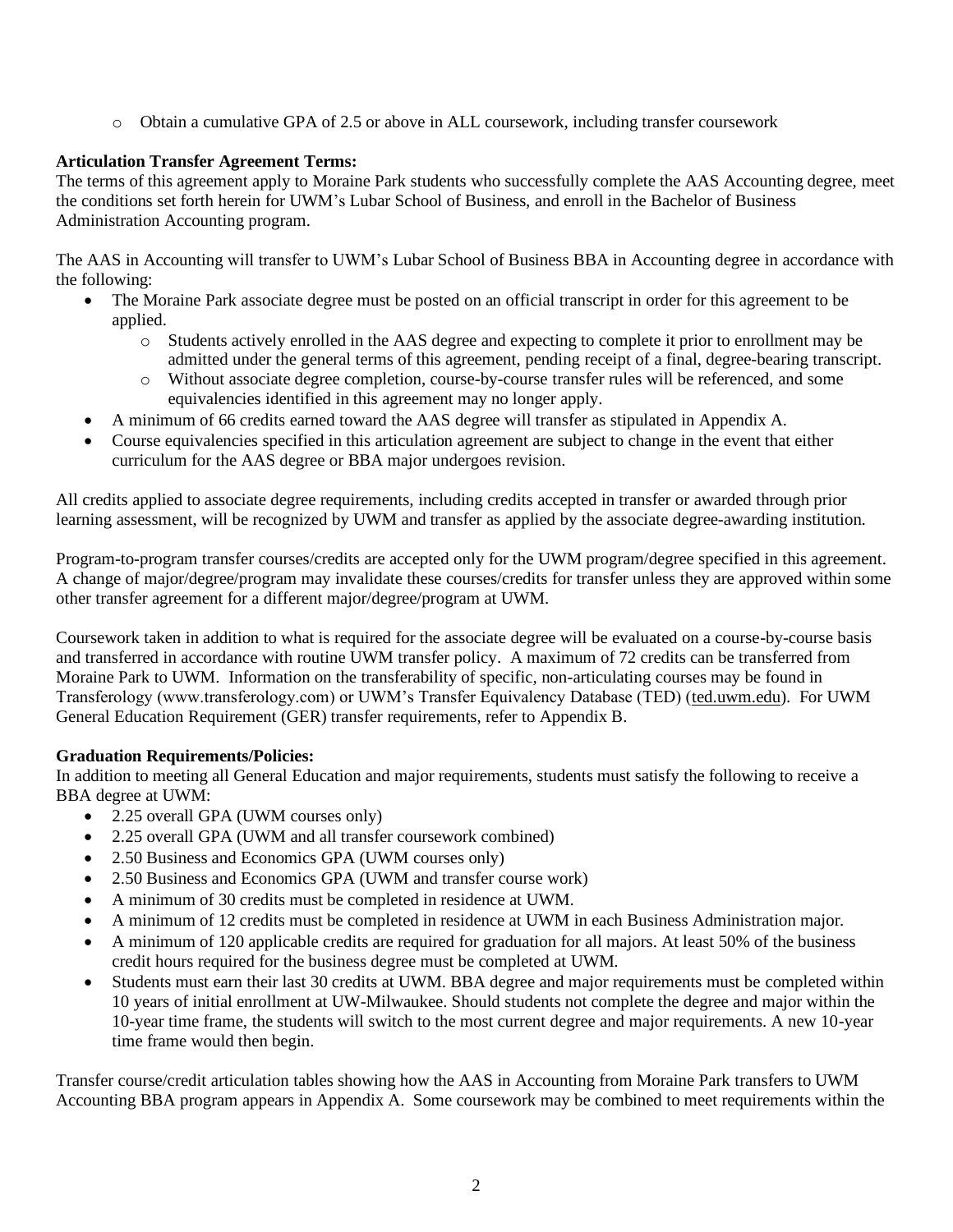BBA Accounting major. Also, some courses that ordinarily do not transfer may do so under the terms of this agreement. Without associate degree completion, some coursework/equivalencies outlined in this agreement may not transfer as indicated.

#### **Institutional Commitment:**

This agreement is based on curricula in place for the 2021-22 academic year (see Appendix C). The terms of this agreement may be applied to degrees completed prior to 2021-22 upon individual review to ensure consistency in the curriculum. This agreement is valid for a period of five years. Both Moraine Park and UWM agree to provide periodic updates in the instance that requirements for either of the programs change. At the end of the effective period, the terms of the agreement will be reviewed, updated as necessary, and continued if agreed upon by both parties.

In the instance either school wishes to end the agreement, 180-day advanced notice is required. Any students who have applied, been admitted, and/or have matriculated while the agreement was active will be allowed to continue under its original terms.

Moraine Park and UWM will make the terms of this agreement public and may develop marketing materials for its promotion. Each institution will provide advising as appropriate to interested students regarding this agreement. The two institutions agree to provide information necessary to aid in the successful transfer of these students and their academic credits.

Both institutions reserve the right to review and approve marketing materials created for the promotion of this agreement and will adhere to stated standards for the use of their respective names and logos. Furthermore, each institution assumes responsibility for communicating and marketing this agreement to its student population. Links to this agreement may be provided and should be maintained regularly, with notification to the other institution.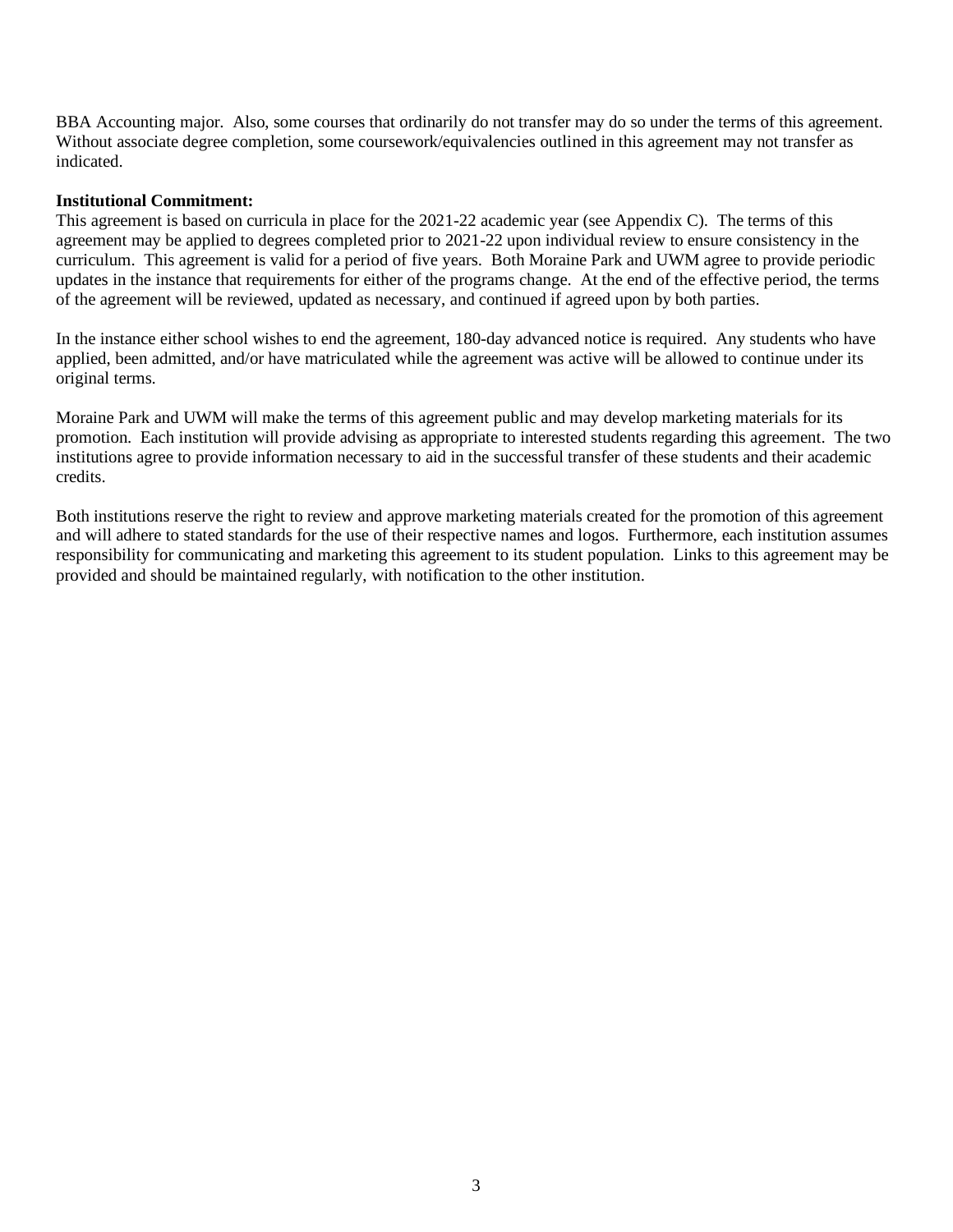### **Approved by:**

The Board of Regents of the University of Wisconsin System on behalf of University of Wisconsin-Milwaukee

#### **Signatures on file.**

\_\_\_\_\_\_\_\_\_\_\_\_\_\_\_\_\_\_\_\_\_\_\_\_\_\_\_\_\_\_\_\_\_\_\_\_\_\_\_\_\_\_\_\_\_ Johannes Britz, Ph.D., Date Provost/Vice Chancellor of Academic Affairs

Kaushal Chari, Ph.D., Date Dean, Lubar School of Business

Moraine Park Technical College

Jim Eden, Ph.D., Date Vice President, Teaching & Learning

\_\_\_\_\_\_\_\_\_\_\_\_\_\_\_\_\_\_\_\_\_\_\_\_\_\_\_\_\_\_\_\_\_\_\_\_\_\_\_\_\_\_\_\_\_

\_\_\_\_\_\_\_\_\_\_\_\_\_\_\_\_\_\_\_\_\_\_\_\_\_\_\_\_\_\_\_\_\_\_\_\_\_\_\_\_\_\_\_\_\_ Bobbi J. Fields, MPA, CMA Date

Dean, Applied Technology & Trades

Official notices regarding this agreement should be sent to:

\_\_\_\_\_\_\_\_\_\_\_\_\_\_\_\_\_\_\_\_\_\_\_\_\_\_\_\_\_\_\_\_\_\_\_\_\_\_\_\_\_\_\_\_\_

University of Wisconsin-Milwaukee

Chris Head Assistant Director of Transfer Services P.O. Box 729 Milwaukee, WI 53201-0729 head@uwm.edu 414-229-2754

Moraine Park Technical College

Greg Mittelsteadt Credit for Prior Learning Specialist 235 N National Ave Fond du Lac, WI 54936 gmittelsteadt@morainepark.edu 920-924-3215

A copy of this agreement will be uploaded to: https://uwm.edu/registrar/students/articulation-agreements/.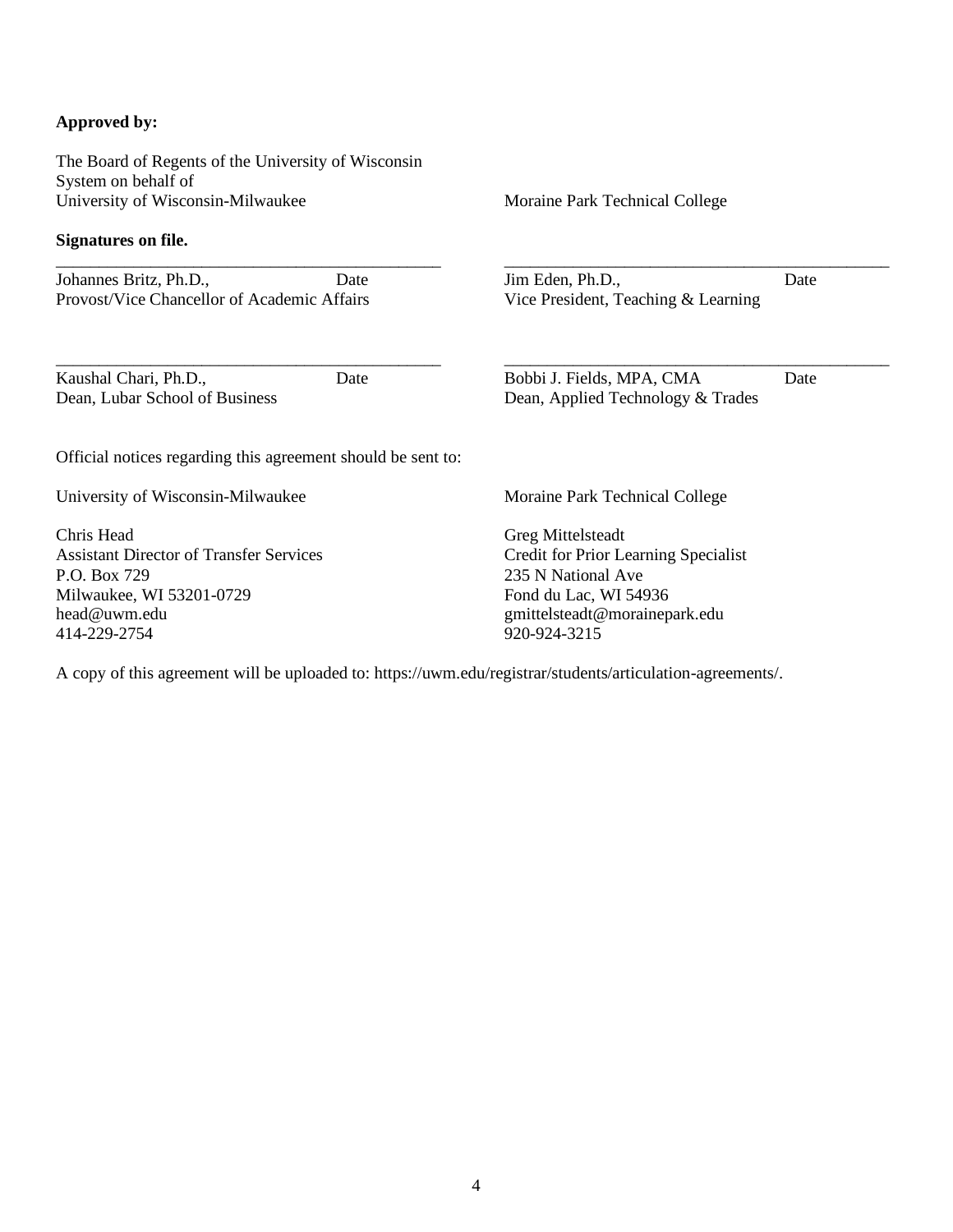#### **Appendix A: Program-to-Program Transfer Table**

### **Moraine Park Technical College Business Management and Administration AAS Accounting (10-101-1) to The Board of Regents of the University of Wisconsin System on behalf of University of Wisconsin-Milwaukee (UWM) Lubar School of Business BBA Accounting**

The following table outlines a possible transfer scenario, showing how the associate degree applies to the bachelor's degree and which requirements remain to complete at UWM. To maximize credit transfer, some substitutions may be identified, which may impact credit amounts. While every effort is made to maximize credit transfer, lack of alignment between degree programs and levels may require students to exceed 120 credits to meet all graduation requirements. Transfer results will differ based on individual students' transcripts.

| <b>Degree Requirement</b>             | <b>Moraine Park Coursework</b>                                                | $C_{r}$        | <b>UWM Coursework</b>                   | $\mathbf{C}\mathbf{r}$  |
|---------------------------------------|-------------------------------------------------------------------------------|----------------|-----------------------------------------|-------------------------|
| <b>GER Requirements</b>               | See Appendix B for Gateway courses                                            |                |                                         |                         |
|                                       | that fulfill GERs                                                             |                |                                         |                         |
| Oral and Written Comm-Part A          |                                                                               |                | <b>ENGLISH 102</b>                      | $\mathfrak{Z}$          |
| Oral and Written Comm-Part B          |                                                                               |                | Various courses (see Appendix B)        | $\overline{3}$          |
| Quantitative Literacy-Part A          | 804-118 Intermediate Algebra*                                                 | 4              | <b>MATH 105</b>                         |                         |
| Quantitative Literacy-Part B          |                                                                               |                | See Business Foundation section         | $\overline{a}$          |
| Foreign Language                      |                                                                               |                | Two years HS (or two semesters college) | $\sim$ $\sim$           |
| Art (3 credits)                       |                                                                               |                | Various courses (see Appendix B)        | 3                       |
| Humanities (6 credits)                | 809-166 Intro Ethics Theory & Apps*                                           | 3              | PHILOS 241                              |                         |
|                                       |                                                                               |                | Various courses (see Appendix B)        | $\overline{3}$          |
| Natural Science (6 credits)           |                                                                               |                | Various courses (see Appendix B)        | $\overline{3}$          |
| (including one lab)                   |                                                                               |                | Various courses (see Appendix B)        | $\overline{3}$          |
| Social Science (6 credits)            | 809-198 Intro to Psychology* or other                                         | 3              | PSYCH 101                               |                         |
|                                       | 809-172 Intro to Diversity Studies*                                           | 3              | SOCIOL 224                              |                         |
| <b>Cultural Diversity</b>             | Met by 809-172                                                                | $-$            |                                         |                         |
| <b>Business Foundation Courses</b>    |                                                                               |                |                                         |                         |
| Principles of Microeconomics          |                                                                               |                | ECON 103                                | $\mathfrak{Z}$          |
| Principles of Macroeconomics          |                                                                               |                | <b>ECON 104</b>                         | 3                       |
| Intro to Financial Accounting         | 101-112, 114, & 115 Accounting 1-3 (w/<br>'B' or better)                      | 4              | <b>BUS ADM 201</b>                      |                         |
| Intro to Infor Technology Mgt         | 101-138 Data Mgt, Analysis, Reporting &<br>101-145 Integrated Accounting Apps | $\overline{4}$ | <b>BUS ADM 230</b>                      |                         |
| Quant Models for Bus/Calc Srvy        |                                                                               |                | MATH 208 or 211                         | $\overline{4}$          |
| Public Speak/Bus & Prof Comm          | 801-198 Speech* or                                                            |                | COMMUN 103 or                           |                         |
|                                       | 801-196 Oral/Interpersonal Comm*                                              | 3              | <b>COMMUN 101</b>                       |                         |
| <b>Business Core Courses</b>          |                                                                               |                |                                         |                         |
| Managerial Accounting                 | <b>AAS</b> Degree Completion                                                  | 3              | <b>BUS ADM 202</b>                      |                         |
| <b>Stat Modeling in Bus Analytics</b> |                                                                               |                | <b>BUS ADM 210</b>                      | 4                       |
| Organizations                         |                                                                               |                | BUS ADM 330                             | $\mathfrak{Z}$          |
| Principles of Marketing               |                                                                               |                | <b>BUS ADM 360</b>                      | $\overline{\mathbf{3}}$ |
| Intro to Supply Chain Mgt             |                                                                               |                | <b>BUS ADM 370</b>                      | $\overline{3}$          |
| <b>Business Law I</b>                 | 105-160 Business Law                                                          | 3              | <b>BUS ADM 391</b>                      |                         |
| <b>Intermediate Finance</b>           |                                                                               |                | <b>BUS ADM 450</b>                      | 3                       |
| <b>Management Analysis</b>            |                                                                               |                | <b>BUS ADM 600</b>                      | 3                       |
| <b>International Bus Req</b>          |                                                                               |                | Approved upper-division BUS ADM crs     | 3                       |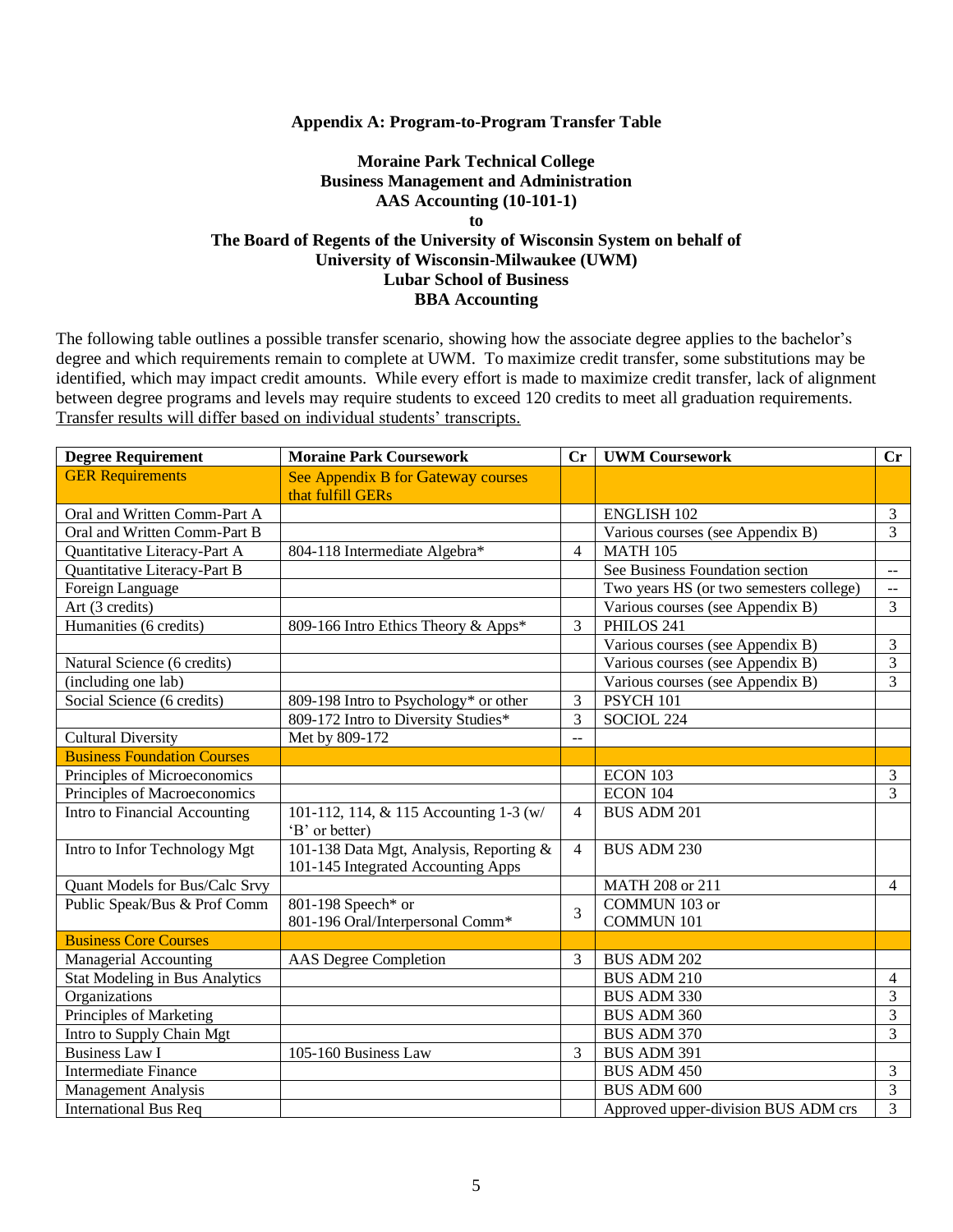| <b>Accounting Major Requirements</b>                     |                                 |    |                    |    |
|----------------------------------------------------------|---------------------------------|----|--------------------|----|
| <b>Career Planning for Accounting</b>                    |                                 |    | <b>BUS ADM 303</b> |    |
| <b>Intermediate Accounting</b>                           |                                 |    | <b>BUS ADM 301</b> |    |
| <b>Advanced Financial Accounting</b>                     |                                 |    | <b>BUS ADM 402</b> | 3  |
| <b>Cost Management</b>                                   | 101-125 Cost Management         |    | <b>BUS ADM 404</b> |    |
| 101-123 Income Tax Accounting<br>Income Tax Accounting I |                                 | 3  | <b>BUS ADM 405</b> |    |
| Income Tax Accounting II                                 |                                 |    | <b>BUS ADM 406</b> | 3  |
| <b>Accounting Information Systems</b>                    |                                 |    | <b>BUS ADM 408</b> | 3  |
| Auditing: Procedures & Apps                              | 101-128 Auditing                | 3  | <b>BUS ADM 409</b> |    |
| <b>Accts' Ethical Responsibilities</b>                   |                                 |    | <b>BUS ADM 410</b> |    |
| <b>Business Electives</b>                                |                                 |    |                    |    |
| <b>BUS ADM Courses</b>                                   | AAS Degree Completion           | 6  |                    |    |
|                                                          | 101-134 Intro to Finance        | 3  | <b>BUS ADM 350</b> |    |
| <b>General Electives</b>                                 |                                 |    |                    |    |
|                                                          | 801-136 English Composition     | 3  | <b>ENGLISH 101</b> |    |
| Free electives                                           | <b>Bulk Transfer</b>            | 15 |                    |    |
| <b>TOTAL CREDITS</b>                                     | *Recommended general ed course. | 66 |                    | 65 |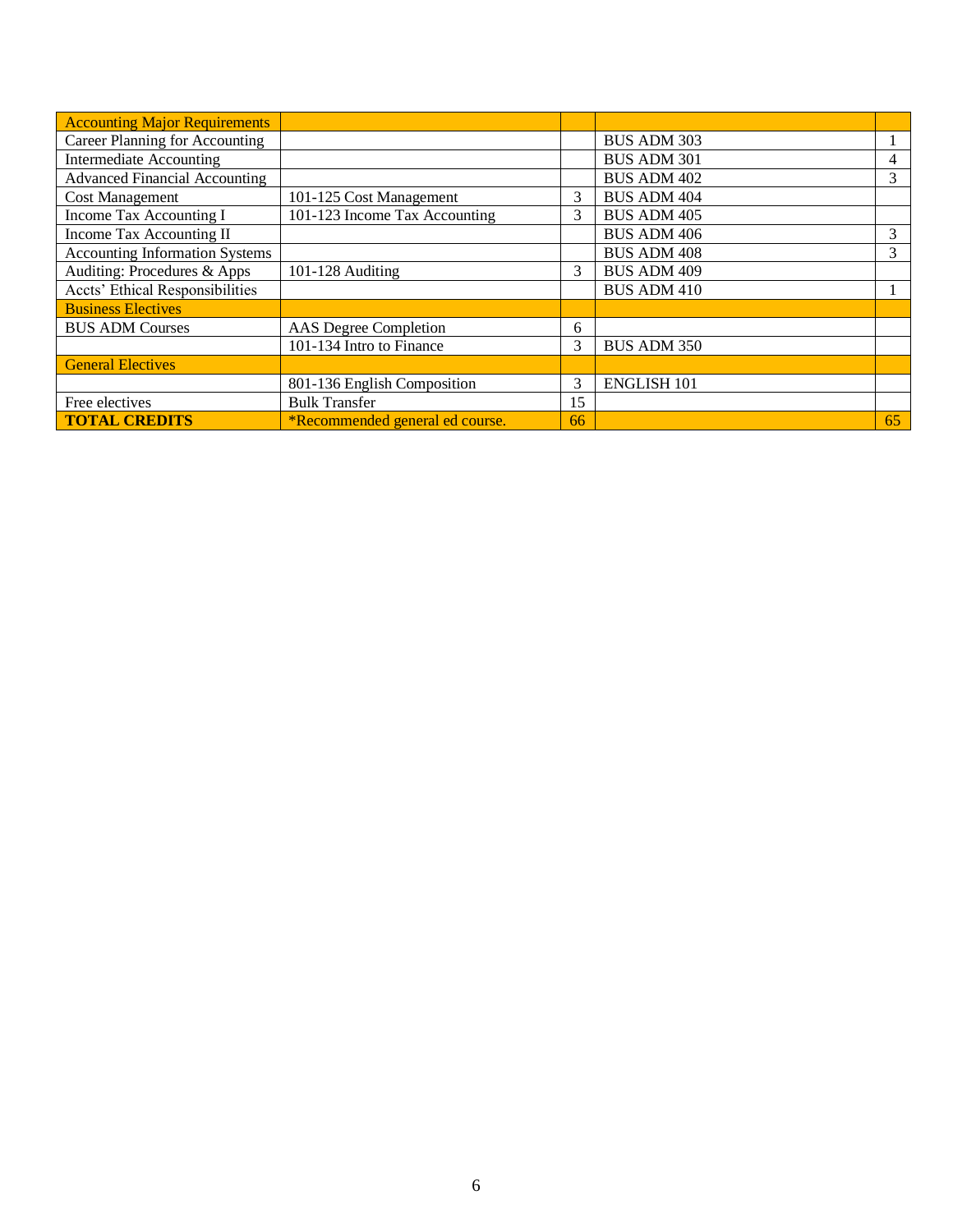### **Appendix B: University General Education Requirements (GER)**

## **Moraine Park Technical College Business Management and Administration AAS Accounting (10-101-1) to The Board of Regents of the University of Wisconsin System on behalf of University of Wisconsin-Milwaukee (UWM) Lubar School of Business BBA Accounting**

General Education Requirements (GER) give structure to each student's education while providing the student the greatest possible freedom to design an individual academic program. These requirements include two major categories: **competency** and **distribution**.

**Competency** requirements are designed to assure proficiency in oral and written communication (OWC Parts A & B), quantitative literacy (QL Parts A & B), & foreign languages.

**Distribution** requirements are designed to provide students with a broad body of knowledge in the areas of the arts, humanities, natural sciences, and social sciences as a foundation for specialization.

The table below outlines the University of Wisconsin-Milwaukee's GER requirements. Note that College of Letters and Science majors must complete GER coursework beyond what is listed here. Some programs/majors will require specific coursework for certain competency and distribution requirements. Consult with an advisor early in your academic career to ensure that you choose the best coursework for your intended program of study.

| <b>GER Category</b>              | Min. Credits | <b>Fulfilled by</b>                                                       |  |
|----------------------------------|--------------|---------------------------------------------------------------------------|--|
| <b>Competency Requirements</b>   |              |                                                                           |  |
| OWC-A                            | $0 - 3$      | 1. C or higher in ENGLISH 102 or equivalent                               |  |
|                                  |              | 2. An appropriate placement score or recognized test credit               |  |
| OWC-B                            | 3            | An approved advanced course with a significant written or oral            |  |
|                                  |              | communication component.                                                  |  |
| QL-A                             | $0 - 3$      | 1. C or higher on approved math coursework at UWM or in transfer          |  |
|                                  |              | 2. An appropriate placement score or recognized test credit               |  |
| $QL-B$                           | 3            | An approved course as determined by the major. QL Part B courses          |  |
|                                  |              | make significant use of quantitative tools in the context of other course |  |
|                                  |              | material.                                                                 |  |
| Foreign Language                 | $0-6$        | 1. Successfully passing two consecutive years of high school-level        |  |
|                                  |              | instruction in a single foreign language,                                 |  |
|                                  |              | 2. Successfully passing two consecutive semesters of college-level        |  |
|                                  |              | instruction in a single foreign language, or                              |  |
|                                  |              | 3. Demonstrating foreign language ability equivalent to two semesters of  |  |
|                                  |              | a single foreign language by earning a satisfactory score on an           |  |
|                                  |              | approved placement, proficiency, departmental, or other examination.      |  |
| <b>Distribution Requirements</b> |              |                                                                           |  |
| Arts                             | 3            | A course in the history, philosophy, theory, or practice of the creative  |  |
|                                  |              | and interpretive arts.                                                    |  |
| Humanities<br>6                  |              | Two courses that address questions, issues, and concepts basic to the     |  |
|                                  |              | formation of character and the establishment of values in a human         |  |
|                                  |              | context. Common subject areas include art history, history, language      |  |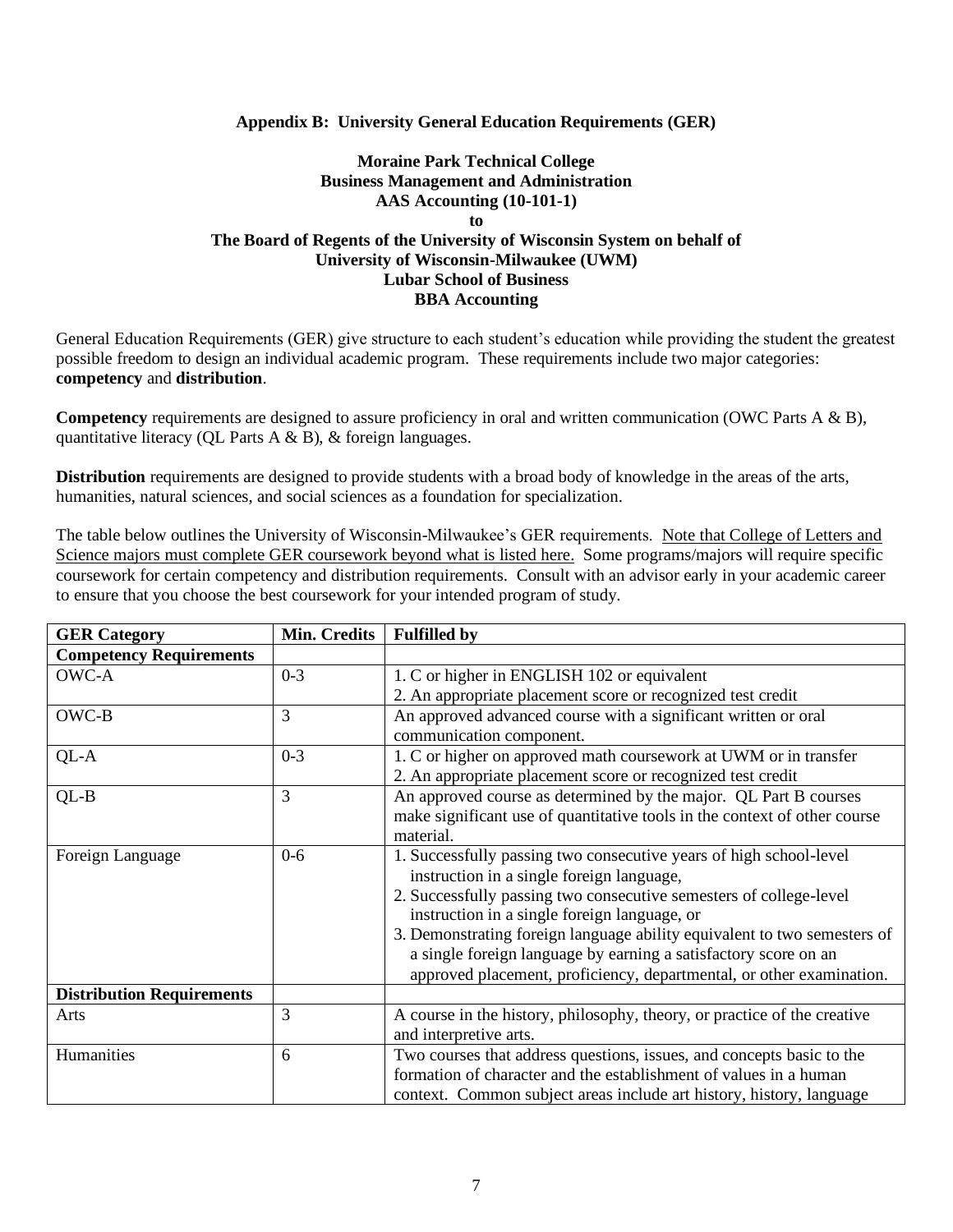|                                         |  | and literature, philosophy, religious studies, and film and media studies. |  |  |
|-----------------------------------------|--|----------------------------------------------------------------------------|--|--|
| <b>Natural Sciences</b><br><sup>t</sup> |  | At least two courses; one must include laboratory or field experience      |  |  |
|                                         |  | illustrating the generation and testing of data and the application of     |  |  |
|                                         |  | concepts and knowledge to the solution of problems.                        |  |  |
| Social Sciences<br>6                    |  | Two courses dealing with the study of human behavior, human cultural       |  |  |
|                                         |  | and physical variation and evolution, and the organization, development,   |  |  |
|                                         |  | and consequences of human activity, both past and present.                 |  |  |
| $0 - 3$<br><b>Cultural Diversity</b>    |  | As part of the distribution requirements, one course must pertain to the   |  |  |
|                                         |  | study of the life experiences of African Americans, Latino/Hispanic        |  |  |
|                                         |  | Americans, American Indians, or Asian Americans.                           |  |  |

### **Moraine Park Technical College GER Transfer Courses**

The following list can be consulted to find Moraine Park courses that meet UWM GER requirements. This list is not meant to be exhaustive. There may be additional Moraine Park courses that are transferrable as GER equivalents. Please consult with an advisor; both Transferology (www.transferology.com) and the Transfer Equivalency Database (TED) (ted.uwm.edu) offer searchable databases that indicate GER status.

Competency—OWC-A:

N/A

Competency—OWC-B:

801-197 Technical Reporting

Competency—QL-A:

804-118 Intermediate Algebra w/ Apps 804-195 College Algebra w/ Apps

804-196 Trigonometry w/ Apps

Competency—QL-B:

804-189 Introductory Statistics

#### Competency—Foreign Language:

*College coursework in a foreign language through the second semester.*

Distribution—Arts:

#### N/A

Distribution—Humanities:

Distribution—Natural Sciences (+ indicates lab credit):

806-134 General Chemistry 806-143 College Physics 1 806-177 Gen Anatomy & Physiology

801-198 Speech 809-166 Intro to Ethics: Theory & Application

806-179 Adv Anatomy & Physiology 806-186 Intro to Biochemistry 806-189 Basic Anatomy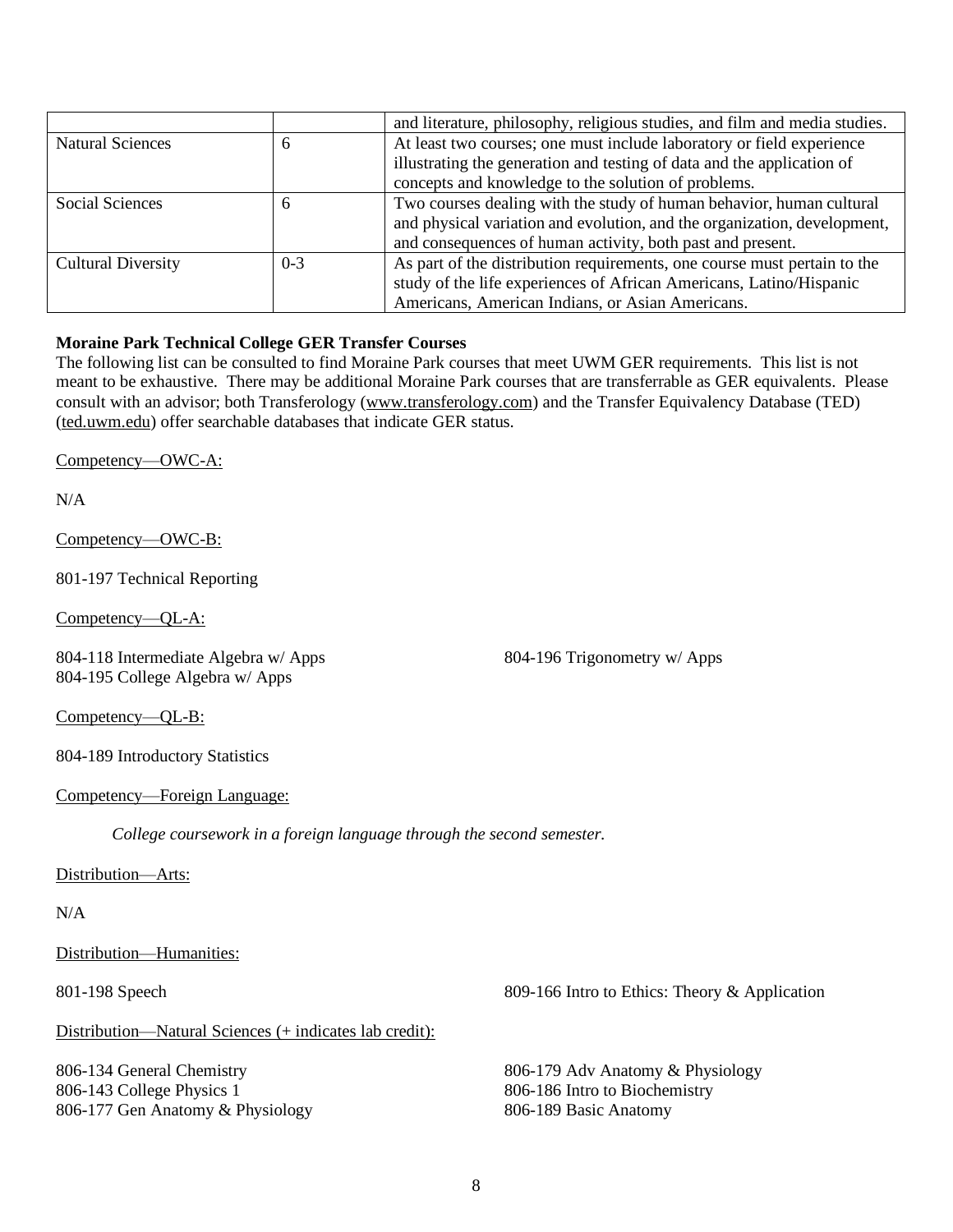806-197 Microbiology

Distribution—Social Sciences:

801-196 Oral & Interpersonal Communication 809-122 Intro to American Government 809-172 Intro to Diversity Studies 809-188 Developmental Psychology

Cultural Diversity:

809-172 Intro to Diversity Studies

809-195 Economics 809-196 Intro to Sociology 809-198 Intro to Psychology 809-199 Psychology of Human Relations